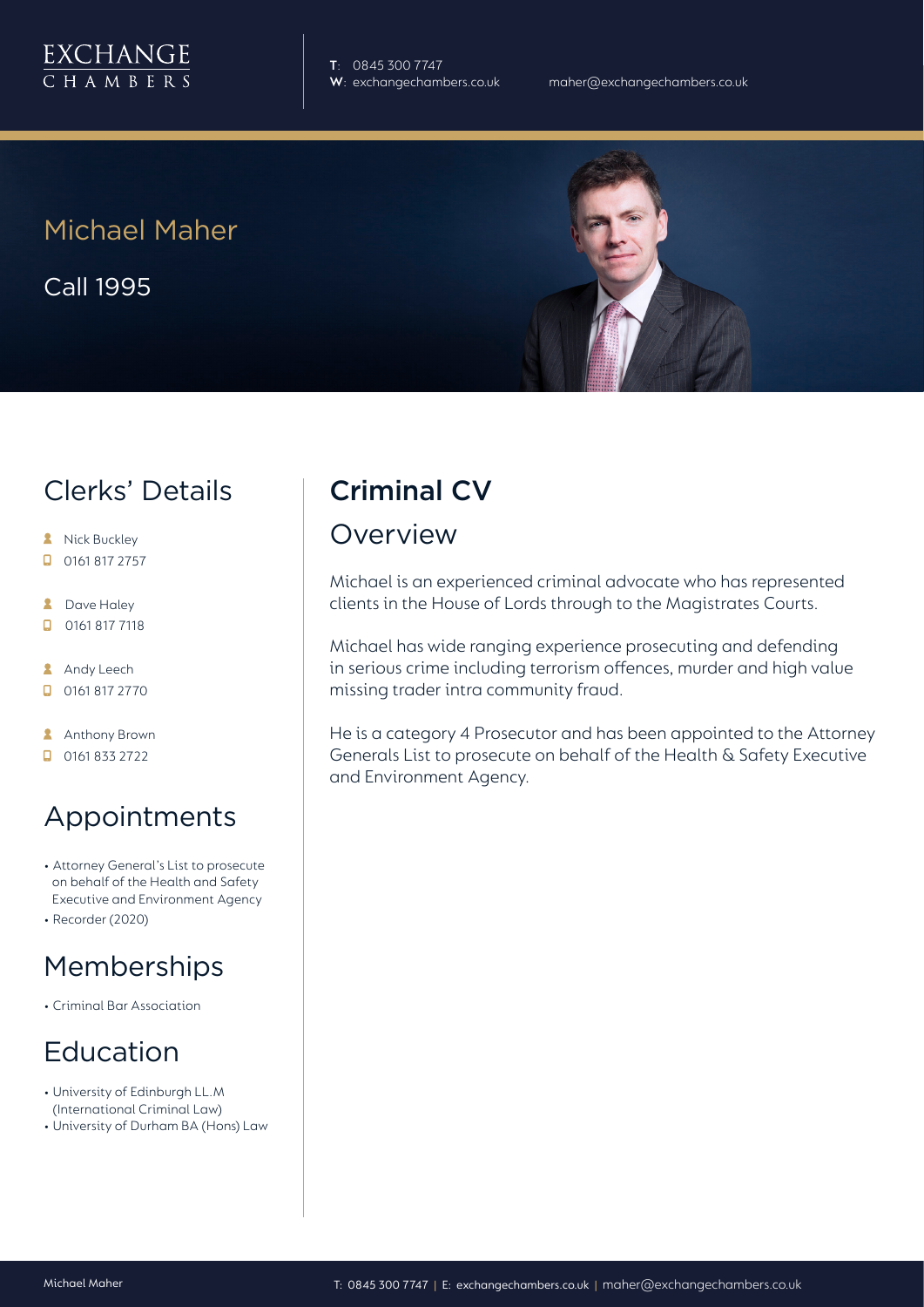

#### Cases

*Operation Mantra* – Nottingham Crown Court [2014] – Defence counsel in a trial lasting several months concerning the large scale supply of cocaine and amphetamine on a regional and national level

*Operation Glidepath* – Hull Crown Court [2014] - Defence Counsel in a 9 week trial concerning £5million excise and VAT fraud involving the illegal use of red diesel and multiple companies.

*Operation CROCODILE/MOSQUITO* – Manchester Crown Court [2014] - Crown counsel in a case involving multiple organised crime groups exploiting Hawala banking to launder over £12 million pounds of cash.

*Operation BAY* – Preston Crown Court [2013]– Lead Defence counsel in a £25 million fraudulent trading prosecution against a former financial services provider which included a number of regulatory offences.

**Operation ISMINE** – Preston Crown Court [2013] – Lead Crown counsel in a banking fraud that targeted the Royal Bank of Scotland Group and a factoring company called Bibbys. 10 week trial.

*R –v- DM* – Preston CC [2013] – Crown counsel - Horrific murder of a 16 year old girl that warranted a 35 year minimum term set on his life sentence.

*R -v- Hughes* – Mold CC [2010] – Multi million pound mortgage fraud spanning a decade

*R -v- Ihsan Meer* – Bradford CC [2009] Large scale sophisticated mortgage fraud involved 13 defendants.

*R -v- Nurlan Abdroikof* - House of Lords [2007] UKHL 37 - This appeal concerns the human rights implications of police officers and CPS lawyers sitting on juries.

*R-v-Gillian Wilson* – Sheffield CC [2007] - 13 defendants – High profile, multi million pound brothel case – successfully stayed the prosecution as an abuse.

*R -v- Matthew Sharman & Others* – Canterbury Crown Court [2006] - £10 million missing trader VAT fraud – 6 month trial – Appeal against Conviction The Times [2008] Oct 3.

*R –v- Yonis Dirie* – Central Criminal Court [2006] – Attempted Murder/Rape from 1989 investigated by the "Cold Case Unit"

*R –v- Nasreddine Fekhardji & Others* – Central Criminal Court 2003/2004 - Defendants in possession of ricin poison and charged inter alia under the Terrorism Act 2000 and the Chemicals Weapons Act.